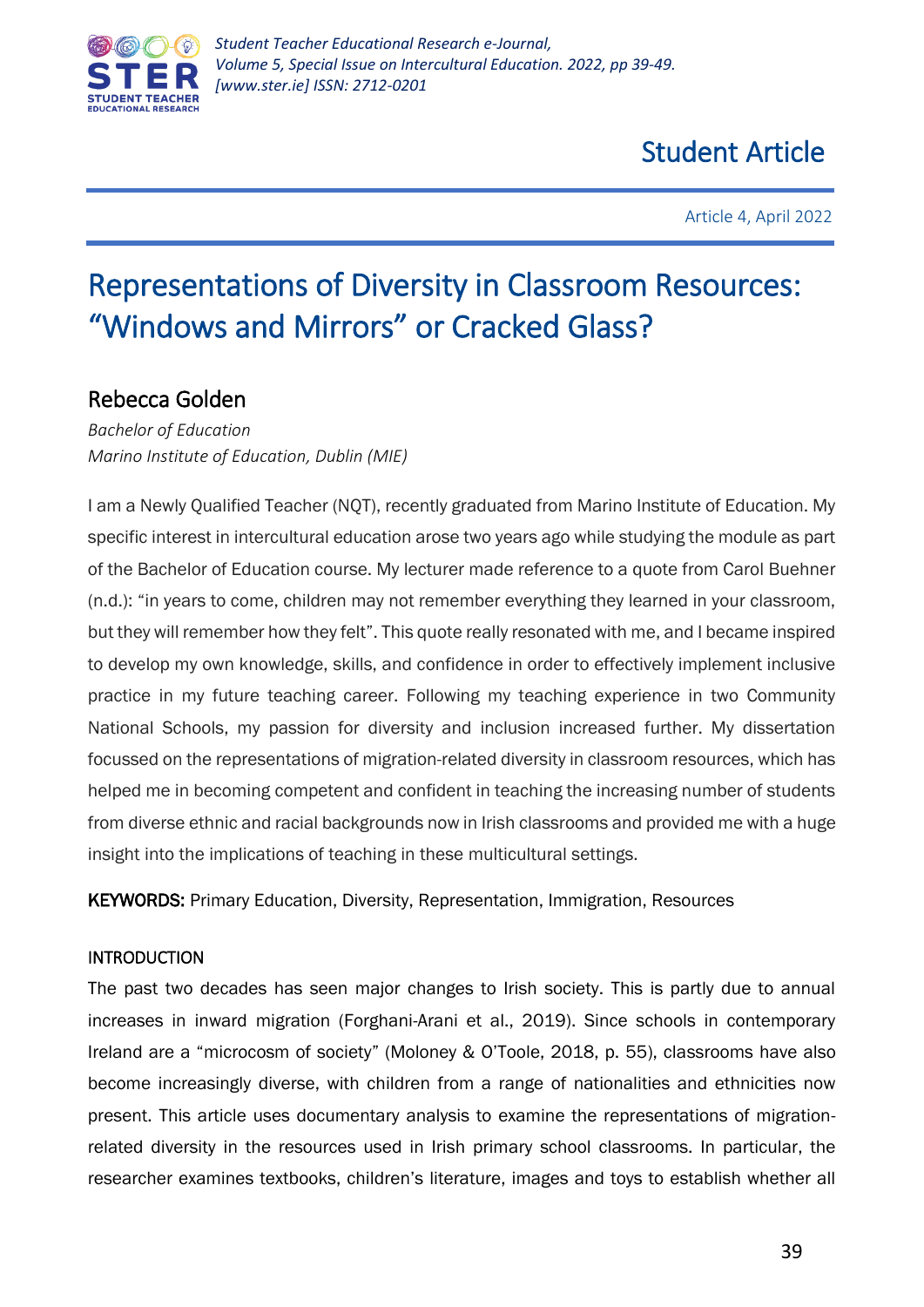

children can see accurate representations of their lives and the lives of others within classroom resources.

Immigrant students can be faced with a multitude of potential challenges that can result in marginalisation both in the classroom and society (Wilson, 2014). One way to acknowledge and recognise minority ethnic students is to include representations of them in the resources used in classrooms. Bishop (1990, p. iii) uses the metaphor "windows and mirrors" to describe how children can learn about themselves and others in literature. For the purpose of this article, this metaphor is extended to describe all resources. Resources should serve as 'windows', offering glimpses into other people's lives, as well as highlighting the difficult circumstances that others from around the world may endure. These windows should also act as 'mirrors', allowing individuals to see reflections of their own lives and experiences in the resources used in their classroom. Given the pivotal role that resources play in creating an inclusive classroom environment (Bishop, 1990), this research aims to examine if textbooks, books, images and toys exhibit balanced and varied depictions of various cultures and nationalities, which ensure all students can find their "mirrors" and learn about minority groups. This article highlights the key finding of a broader dissertation which examined this topic.

#### **CONTEXT**

Although Ireland has never been a mono-cultural society, the country's ethnic profile has changed dramatically over the past 30 years. Several studies have claimed that this is predominantly due to the significant increase in inward migration in recent years, with immigrants originating from a range of national, social, and ethnic backgrounds (McDaid, 2011; McGinnity & Kingston, 2017; Melia & Kerrigan, 2018; Parker-Jenkins & Masterson, 2013). The number of people who immigrated to Ireland in the year leading up to the 2016 Census increased from 53,267 in 2011, to 82,346. Just over 28,100 were Irish, while 54,203 were non- Irish (CSO, 2017). Additionally, the report shows that there were 535,475 immigrants from 200 different countries resident in Ireland in 2016, accounting for 11.6 per cent of the total population (Melia & Kerrigan, 2018). Furthermore, in the past 15 years, immigrants of non-European background have entered Ireland in larger and more visible numbers (Melia & Kerrigan, 2018). Of the 11.6 per cent of immigrants in Ireland in 2016, 4.5 per cent were from countries outside of the EU (Central Statistic Office, 2017). Although Pinson (2014) claims that the number of people from racial and ethnic minorities living in Ireland is still relatively low when compared to other EU countries, Ryan (2015) argues that the change in Irish society is significant, nevertheless.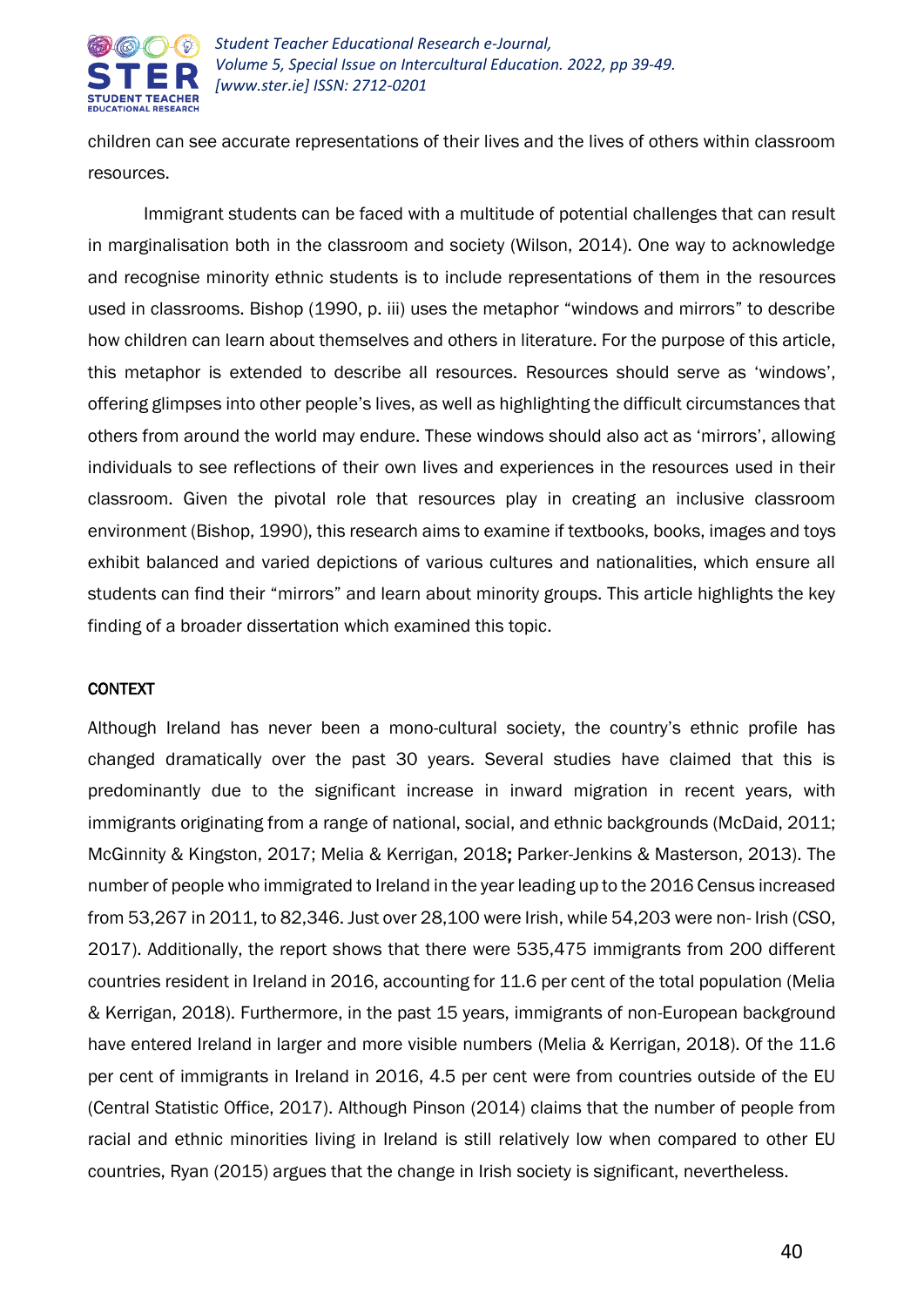

In the context of the population change discussed above, it is agreed that the ethnic and racial profile of many Irish schools has been significantly altered over the past number of years, as classrooms are now more diverse than ever before (Darmody et al., 2011; Devine, 2011; Ryan, 2015). In 2016, there was a total of 546, 916 pupils aged between 5 and 12 years enrolled in primary schools across Ireland (CSO, 2017). Table 1 shows the nationalities of these students.

| Irish               | 498,793 |
|---------------------|---------|
| Polish              | 13,032  |
| Lithuanian          | 3,635   |
| United Kingdom      | 3,785   |
| Latvian             | 2,200   |
| Romanian            | 2,406   |
| Other European      | 5,978   |
| Nigerian            | 1,213   |
| Other African       | 728     |
| Indian              | 954     |
| Other Asian         | 2,721   |
| American            | 1,121   |
| <b>Brazilian</b>    | 294     |
| Other nationalities | 1,018   |
| Not stated          | 9,038   |

Table 1: Nationalities of children enrolled in primary schools across Ireland in 2016 (CSO, 2017)

Table 1 demonstrates that European continentals account for almost half of 'non-Irish national' students in schools, with Polish, U.K and Lithuanian nationals comprising the largest groups. However, the CSO (2017) maintain that the number of immigrant children in Irish primary schools is continuously rising. The statistics presented thus far support Ryan's (2015, p.32) argument that our classrooms reflect "general societal tendencies towards more heterogeneity". Aforementioned research states that resources should serve as "windows and mirrors" (Bishop, 1990, p. iii). Minority children often seek their "mirrors" in classroom resources, and when their reflections are negatively portrayed or in some cases, omitted, they may learn a "powerful lesson about how they are devalued in the society in which they live" (Bishop, 1990, p. ix). This argument is in line with Haddad (2006), who claims that diverse resources are important for the self-esteem, well-being, and overall school experience of minority students. Moreover, the need for accurate classroom resources is crucial in educating children, especially those from dominant social groups who always find their "mirrors", about the diversity found in contemporary Irish society (Bryan & Bracken, 2011a). Findings from several studies suggest that the visual and verbal messages children absorb from classroom resources have a profound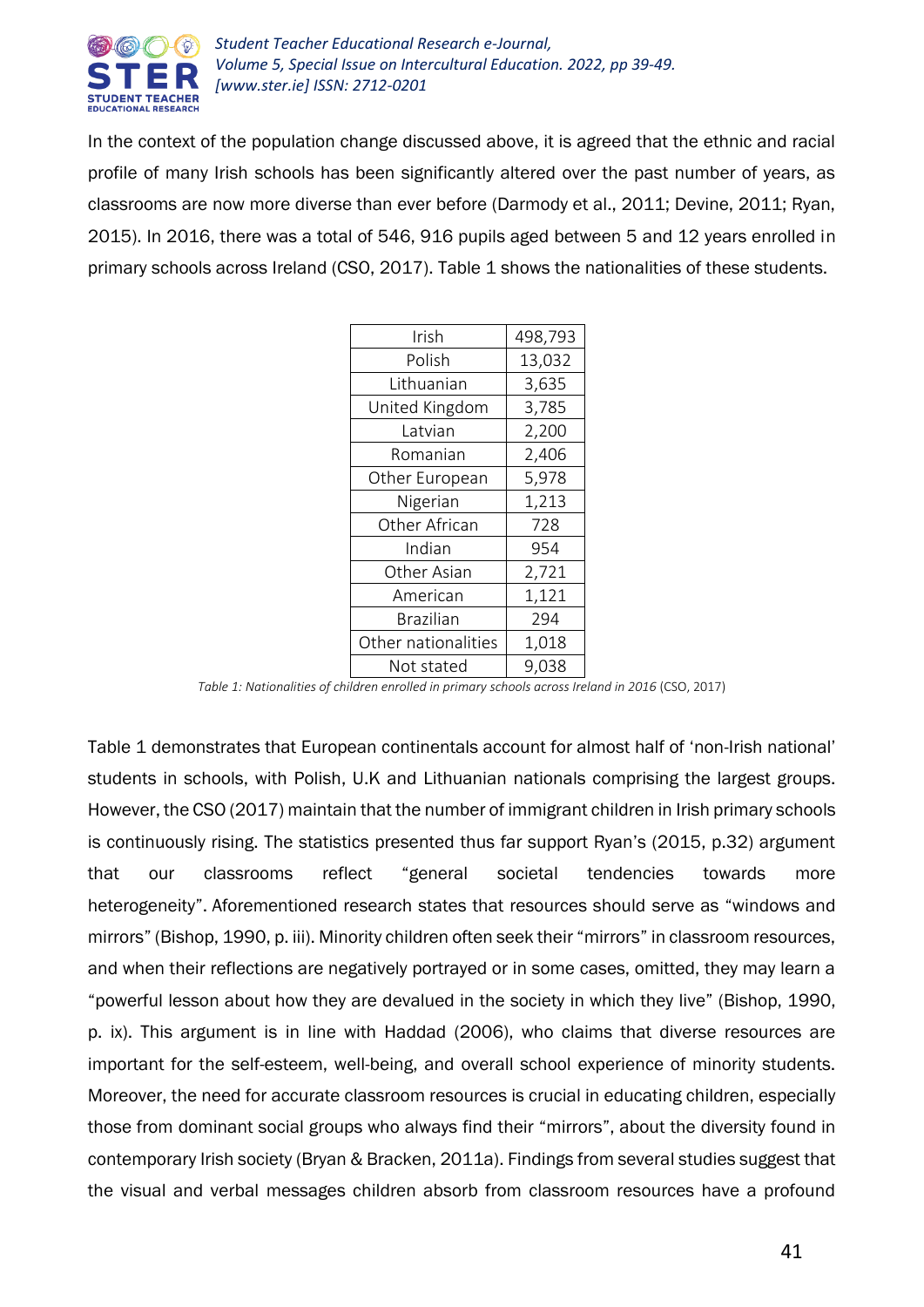

influence on their attitudes towards the world and others (Derman- Sparks, 2013; IDEA, 2013; O'Toole et al., 2020). Therefore, if classroom resources present unbalanced representations of minority groups, students may develop a distorted world view, whilst potentially harbouring racist attitudes towards minority groups (Moloney & O'Toole, 2018). In the context stated above, it is evident that research into the representations of diversity in classroom resources is imperative.

# **METHODOLOGY**

This study was conducted using documentary analysis. According to Bailey (as cited in Ahmed, 2010, p.2), documentary research refers to the "qualitative analysis of documents that contains information about the phenomenon we wish to study". Researchers are required to collect, interpret and analyse empirical data in order to elicit meaning, gain broader understandings and draw accurate conclusions about the evidence presented (Briggs & Coleman, 2007). The literature reveals the advantages and disadvantages of documentary research. Since documentary research requires data selection instead of data collection, it is less-time consuming and more cost-efficient than other research methods (Bowen, 2009). Thus, documentary research is a favourable option for undergraduate degree programs.

However, Ahmed (2010) and Bowen (2009) warn of the potential bias in documentary research, as researchers may purposefully remove information in order to align with their own social, economic and political beliefs. It is vital that researchers are aware of this selective bias, as Ahmed (2010, p.9) asserts that "uncritical readings of texts can reproduce and reinforce marginalization of groups". In order to ensure the credibility of this research, the author examined a range of sources such as journal articles, books and government documents, and analysed them through the quality control criteria formulated by Scott (1990). This criterion includes "authenticity, credibility, representativeness and meaning" (Scott, 1990, p.6).

Most of the documentary analysis consisted of literature from Ireland, however a certain amount of international literature was also analysed. This literature was specific to migrationrelated diversity and classroom resources. The author acknowledges that there were a number of limitations, including word count; the author could have discussed a myriad of findings, however, the restrictive word count meant that only one key finding is discussed in this article. Moreover, although the researcher recognises that there is a wide range of classroom resources, only textbooks, children's literature, images and toys were examined. Documentary research was deemed the most appropriate methodology; however, this limits the data that can be used to solely secondary sources. Furthermore, since primary research has been excluded, no ethical issues will arise.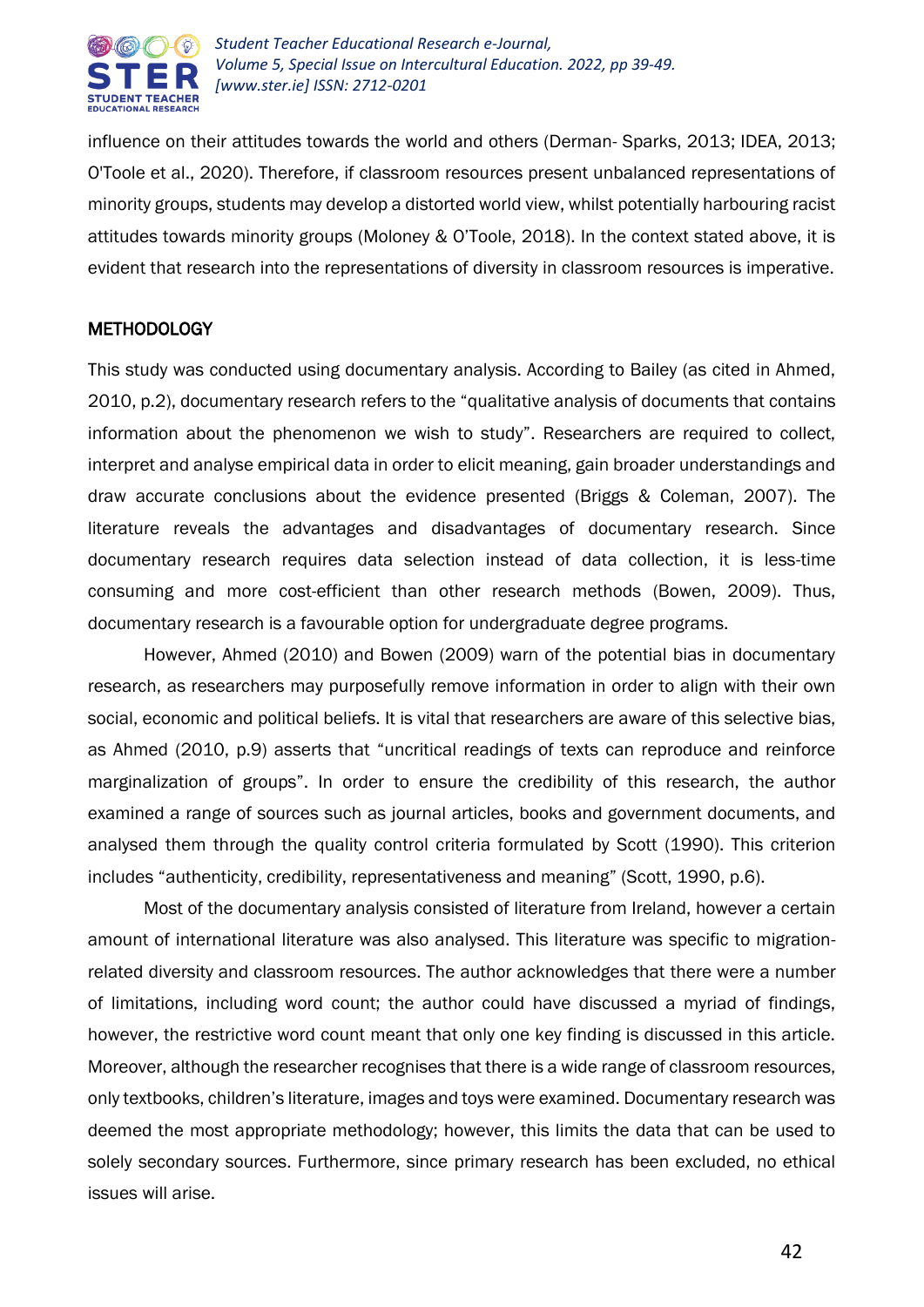

# FINDINGS AND DISCUSSION

A strong theme that emerged in the literature was the importance of providing diverse resources in all classrooms, and particularly in those with a high number of immigrant students (IDEA, 2013; Kavanagh, 2013). All children require classroom resources that value diversity, incorporate multiple perspectives, challenge stereotypes and most importantly, reflect each culture in the classroom (Moloney & O'Toole, 2018).

# TEXTBOOKS

Pingel (2010) argues that the use of textbooks increases the incorporation of multicultural themes into classroom learning, which would arguably be absent if textbooks were not used. However, there are still various shortcomings to using these resources. Both Kavanagh's (2013) and Moloney and O'Toole's (2018) study found that many textbooks used in Irish schools provide limited scope for pupils to accurately see representations of those already marginalised in society, such as. While peripheral representations of diverse groups were present in some textbooks (Kavanagh, 2013), oversimplified narratives from Eurocentric perspectives, which portray 'other' cultures as problematic and 'underdeveloped' are salient. For example, the story of 'Muna' mentioned in Moloney and O'Toole's (2018) study holds implications for children from Ethiopia.

The narrative works to further marginalize and delegitimise these students, by presenting a stereotypical view of rural Ethiopia, with no reference to urban life. After reading the story of Muna and her sister travelling "barefoot to fetch water", readers are asked to identify two differences between their lives and Muna's life (Moloney & O'Toole, 2018, p. 64). Readers are further distanced as they are not asked to draw any similarities. In this regard, textbooks are not only ineffective at overcoming stereotypes, but they impact detrimentally on the experience and self-esteem of minority children. This finding is consistent with that of Bryan and Bracken (2011a), who argue against the over-reliance of textbooks in the classroom. However, it is important to bear in mind that Kavanagh (2013) only examined a small sample of textbooks, while Moloney and O'Toole (2018) focussed specifically on early years' textbooks. Therefore, these results need to be interpreted with caution, as the findings may not be representative of all textbooks operational in primary classrooms across Ireland.

Although statistics from the CSO (2017) reveal the increase of African students in Irish schools, the literature has found that negative portrayals of African groups are still omnipresent in textbooks. Olusa and Gavigan (2020) found that the African continent continues to be stereotyped as a 'country' associated with hunger, poverty and disease in textbooks, while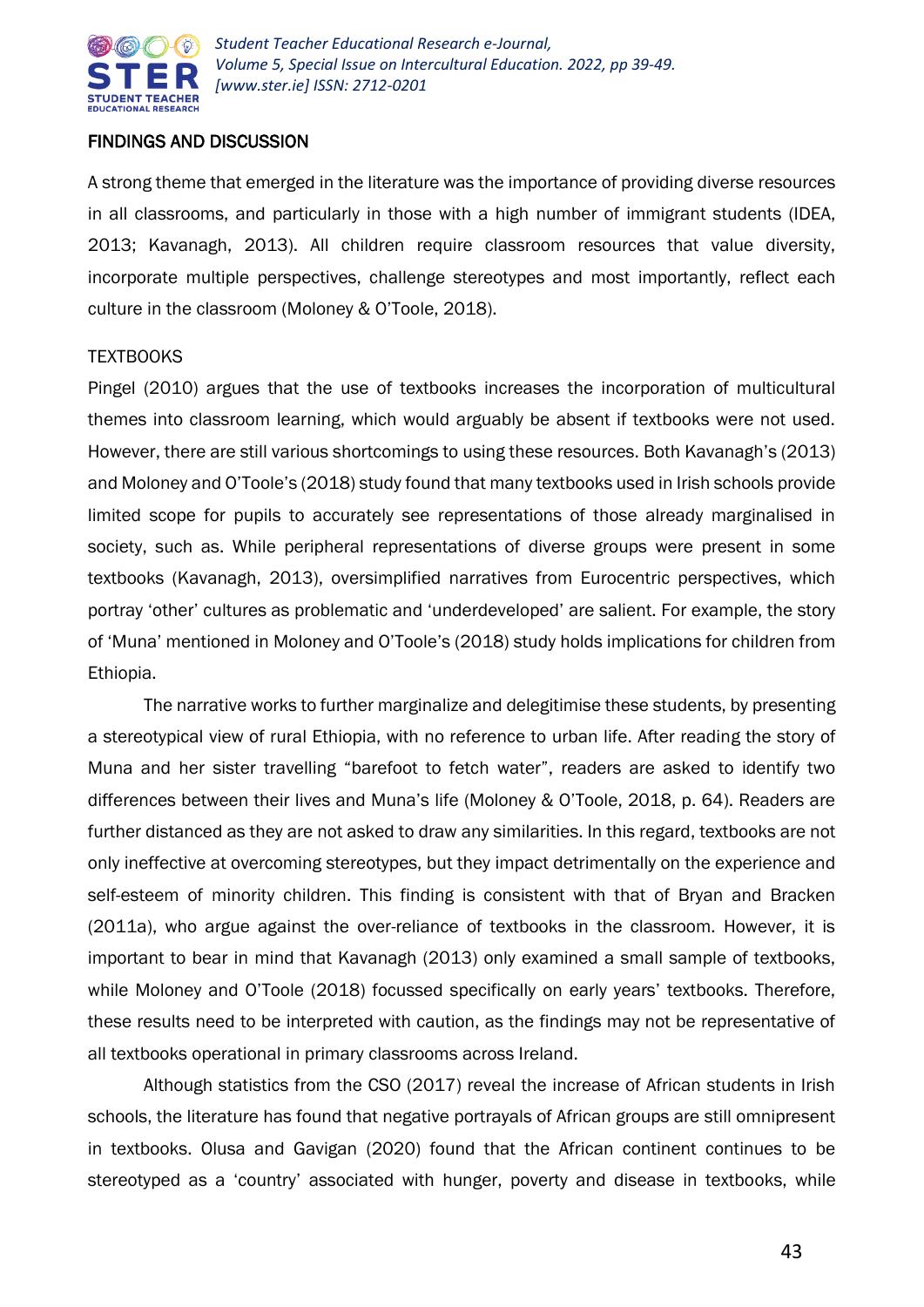

African people are depicted as passive receivers of aid, unable to speak for themselves. The story of Malawi in *Unlocking SESE 6th class* (Olusa & Gavigan, 2020) raises an important question on intent. Apart from Egypt, the *Unlocking SESE* series has not comprehensively examined any other African country, so why have publishers chosen a country that depicts a view of Africa at its most disadvantaged? These representations reduce the African continent, which consists of thousands of languages and cultures, to a desolate, poverty stricken 'country' in the minds of majority children (Dóchas, 2014). This finding has major implications for African students, as it is likely they will become alienated from their culture due to the superficial and one-dimensional views of Africa presented within texts.

# CHILDREN'S LITERATURE

Numerous studies suggest that children's literature is a critical component of intercultural education due to its profound influence on students' attitudes towards themselves and others (Derman-Sparks, 2013; Leahy & Foley, 2018; Wilson, 2014). Despite calls to increase representations of diversity in books, extensive research has found that children from minority groups often have few literary "mirrors" to affirm their identity in books and novels (Dolan, 2014; Monoyiou & Symeonidou, 2016, Wilson, 2014). Similarly, the Co-operative Children's Book Centre (CCBC) is an American research library that collects thousands of children's books from around the world each year and analyses them for diverse characteristics, with a specific focus on racial and ethnic diversity. *Table 2* states the percentage of children's books that included diverse characters in 2015 compared to those published in 2018.

|                           | 2015  | 2018  |
|---------------------------|-------|-------|
| American Indians          | 0.9%  | 1.6%  |
| Latinx                    | 2.4 % | 5.9%  |
| Asian                     | 3.3%  | 9%    |
| African/ African American | 7.6%  | 11.7% |
| Animals/ trucks etc.      | 12.5% | 27%   |
| White                     | 73.3% | 50%   |

*Table 2: Percentages of children's books that depict diverse characters* (CCBC, 2015, 2018)

Results from the CCBC (2015, 2018) in *Table 2* indicate that although there has been a slight improvement from 2015 to 2018, a continuous lack of racially and ethnically diverse characters is still omnipresent. However, these findings are limited and cannot be extrapolated to all Irish schools. Even though the CCBC evaluate a large sample of children's books from around the world each year, they are not necessarily representative of the books specifically found in Irish classrooms. A more comprehensive study would investigate the representations of diverse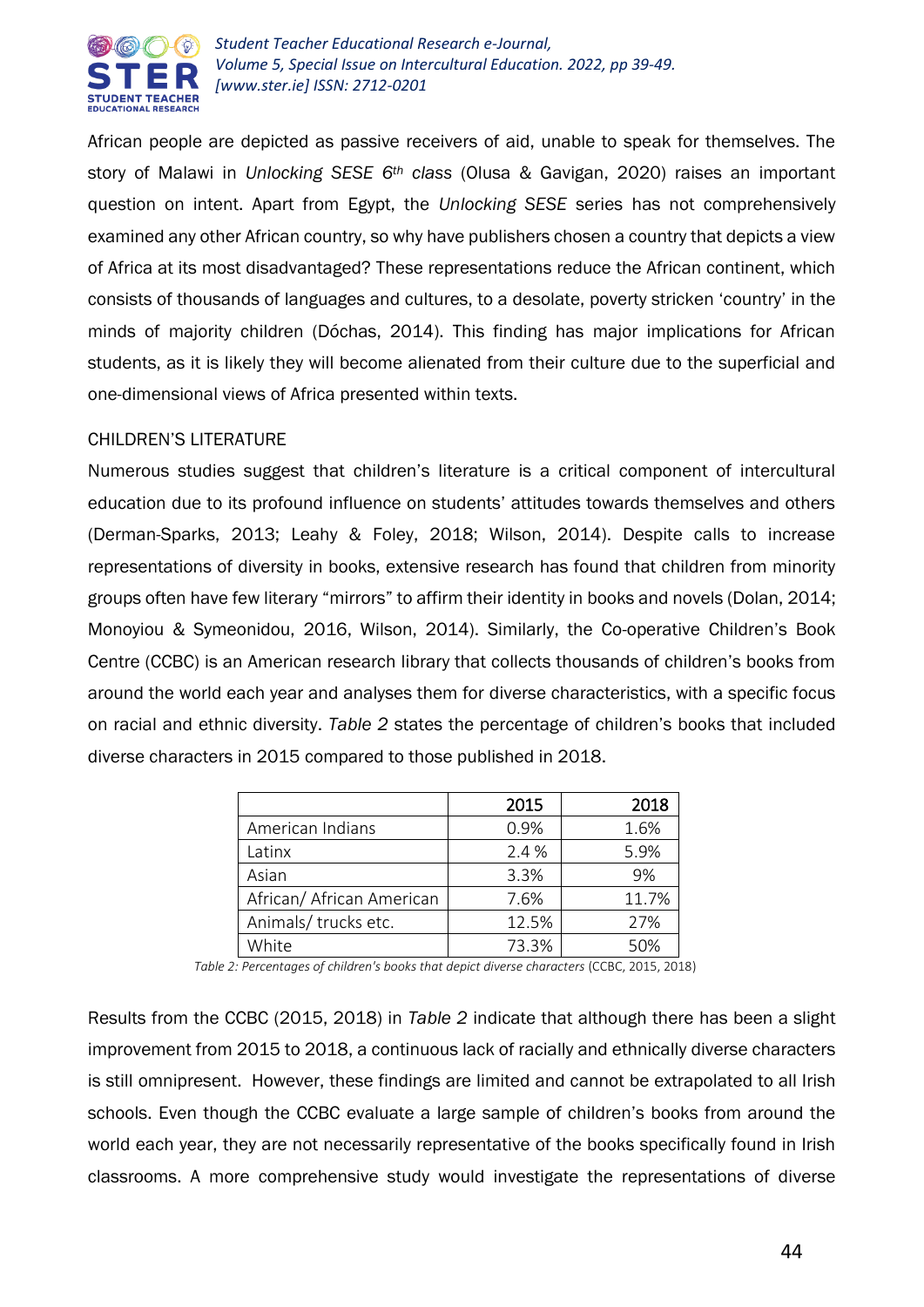

characters in children's books used in Irish education settings and include data on how this diversity reflects the actual percentages of these populations in classrooms around Ireland.

#### IMAGES

Studies relating to the images used in Irish primary school classrooms found that not only was there a minimal number of images depicting minority groups, but these pictures were more likely to reproduce rather than undermine stereotypes, as immigrants were often neglected or depicted in a less favourable light in school images (Bryan & Bracken, 2011a; IDEA, 2013; Gyoy, 2008). Kavanagh's (2013) analysis revealed that the images included in the display entitled 'Kolkata', found in a Catholic primary school, remained rooted in a donor mentality, as she described the "vivid images of ramshackle towns, bedraggled children, polluted environments and giving charitable aid to powerless people" that feature in the display (Kavanagh, 2013, p. 135).

The proliferation of negative imagery disempowers immigrant children, especially those from India or other parts of Asia, as they may begin to feel devalued in the classroom. Moreover, majority children may develop "inaccurate and incomplete understandings that are based upon adverse stereotypes" (Kavanagh, 2013, p. 135). Therefore, it seems that the ancient Chinese proverb, 'one picture is worth a thousand words' remains as pertinent as ever, as the bleak and stereotypical images of India leave a lasting impression that is more likely to foster deep rooted prejudices than written text (Gyoy, 2008). A more diverse display would attempt to balance the bleak depictions of poverty by including various images that depict the prosperity of India, such as its renowned manufacturing cities, its centres of technology, its cultural richness and its democracy While it is not suggested that teachers would completely conceal images of hardship and portray a romanticised view of the world (IDEA, 2013), images used in the classroom should be consciously chosen to exhibit fairness and positively reflect the diverse groups that make up the class.

#### **TOYS**

Toys in the classroom should reflect the social realities of Ireland in order to foster a sense of self-importance in immigrant children (NCCA, 2005). However, international studies found that the production of diverse toys is only a recent phenomenon, as seen with the launch of 'Toy like Me' in 2018, a company that produces a range of multicultural toys, including Asian dolls and games inspired by different cultures, and Irish-owned brand 'Lottie Dolls' in 2012, which focuses on producing toys that represent all children, regardless of race or ethnicity (Almeida, 2017; Harkin, 2019). Although it is important to recognise progress, no matter where the starting point, there are still a myriad of problems that permeate the toy industry. International studies found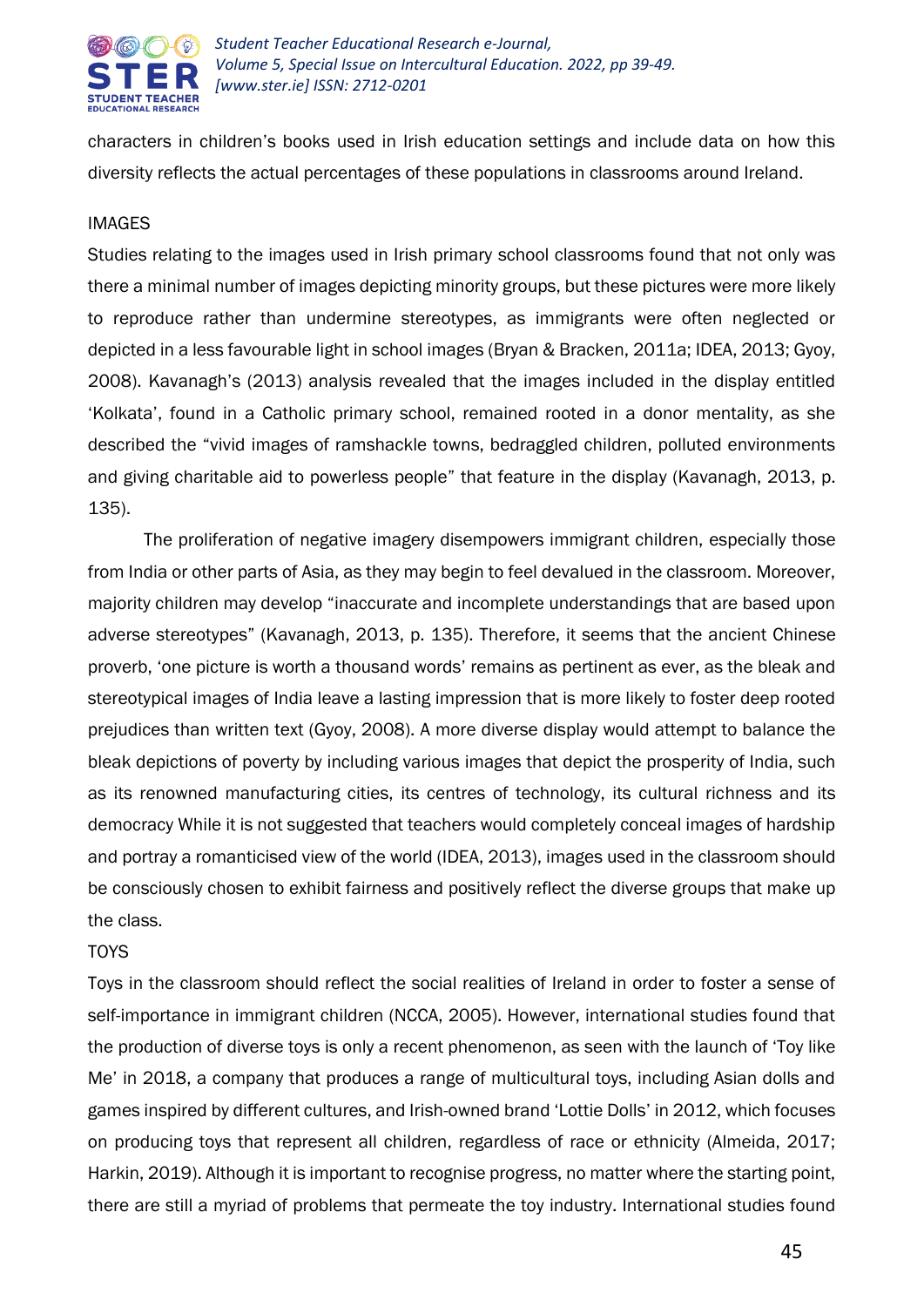

that darker skin tones, wider noses, fuller lips and ethnic fashion are often not considered when making Black dolls and instead, they are produced by pouring brown plastic into the same moulds used for White dolls. It was also found that multicultural play materials are generally not available in major toy outlets worldwide (Almeida, 2017; Carroll, 2014; MacNevin & Berman, 2017). However, the presence of multicultural toys in schools around Ireland remains briefly addressed in the literature. Henceforth, the current study cannot conclusively determine the adequacy of multicultural toys found in Irish classrooms.

#### **CONCLUSION**

The specific objective of this study was to analyse how the diversity of contemporary Irish society is represented in classroom resources. It is imperative that classroom resources serve as "mirrors" which reflect the lives of all children and "windows" that reflect the true diversity of society (Bishop, 1990). However, the materials examined in this research did not provide these opportunities. Moloney and O'Toole's (2018) and Olusa and Gavigan's (2020) analysis of textbooks found that minority students are oftentimes omitted or represented in a manner that offends and delegitimises their heritage. While peripheral representations of diversity were evident in some books, it was found that other books work to maintain the status quo and the notion of White superiority.

Similarly, Kavanagh's (2013) research found that the images used in primary classrooms operate from a narrow understanding of what it means to be a child in an Irish primary classroom. The findings reported in this study shed light on the detrimental impacts the lack of diverse resources has on minority students. When resources present inaccurate or unbalanced perspectives, minority children may infer that they are not valued members of the school community or society, thus impacting negatively on their self-esteem, wellbeing and overall school experience (Haddad, 2006). Moreover, the materials examined in this study also hold implications for teaching all children about diversity. Evidently, the resources neglect to encourage multicultural understanding and there is a risk that stereotypes may become a reality for majority children (Moloney & O'Toole, 2018). Therefore, from the documentary research and examples which were analysed, there is sufficient evidence to conclude that many classroom resources do not accurately reflect the diversity found in contemporary Irish schools and society. Although it is important to recognise the progress that has been made in some industries, the overall negative representations of the diversity now present in modern Irish society can result in minority children feeling further marginalized, while majority students may develop a distorted world view.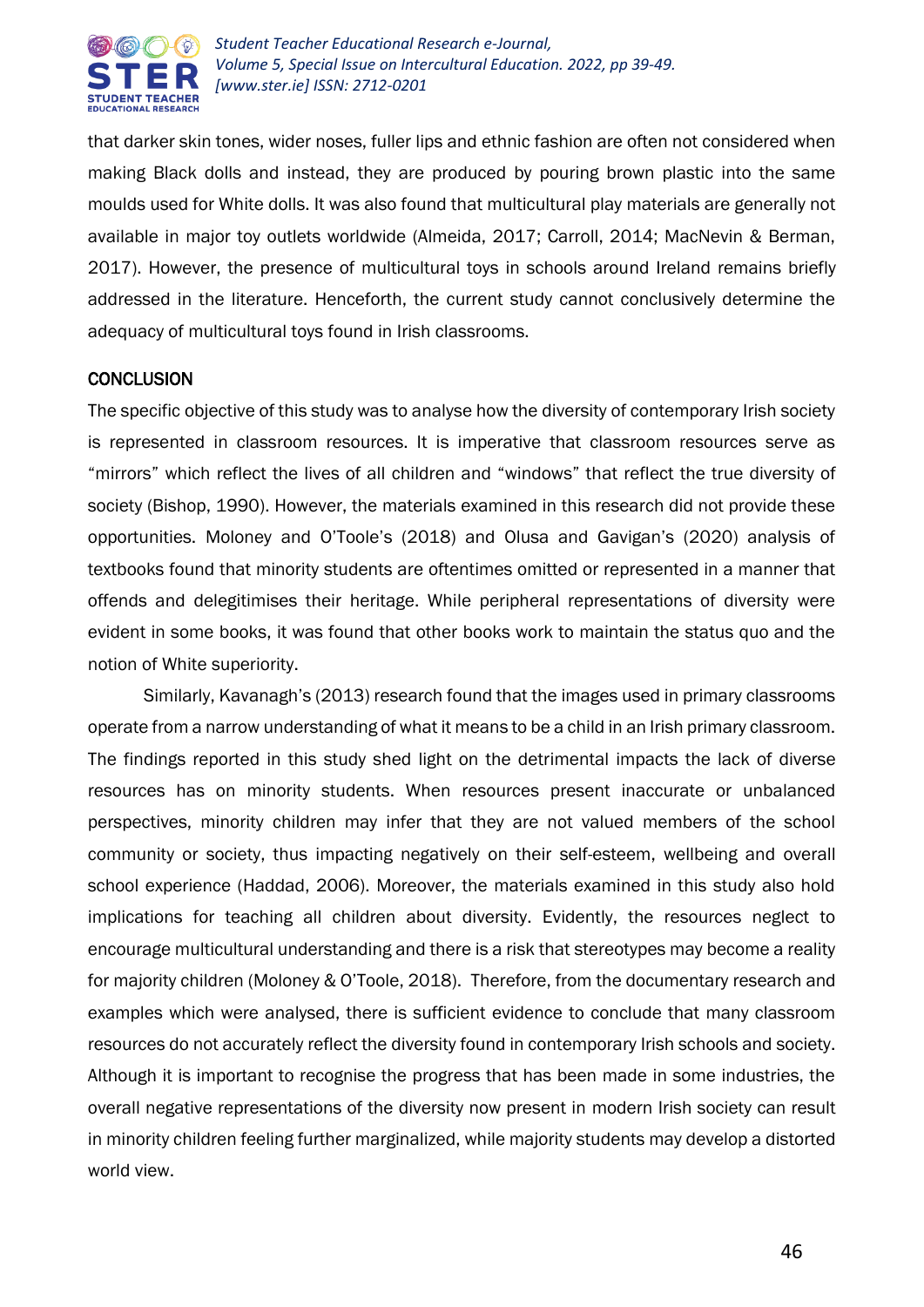

Publishers, authors and manufacturers need to be aware of the implications of these findings when producing materials that may be used in primary classrooms. To be fully inclusive, the author recommends that any material claiming to be multicultural must lay heavy emphasis on the positive portrayal of minority groups, challenge stereotypes and explore diversity by offering multiple perspectives. However, like any industry, publishers are financially motivated, and whatever sells will continue to be produced (Bryan & Bracken, 2011a). Therefore, all people interested in change must commit to making conscious decisions when buying products, as the market must see constant demand for diverse materials before much needed change can occur. It is hoped that if improvements are made in relation to the presence of multicultural resources in Irish classrooms, schools can become places of mutual respect, where all children can thrive and feel accepted. The author fervently looks forward to a future where classroom resources offer "windows" and "mirrors" that accurately represent the lives of all children, rather than distorted reflections through cracked glass.

#### ACKNOWLEDGEMENTS

First of all, I would like to extend my sincere thanks to my dissertation supervisor, Regina Dunne, for all her support, guidance and motivation throughout the process. Her advice, commitment, dedication, and expertise in this area has not gone unnoticed and is greatly appreciated. Without her encouragement and kind words, the process would not have been as beneficial and insightful. I am very grateful to have learned so much from her.

 My thanks to my friends for the endless laughter, love and support throughout the last four years in MIE, I could not have done it without them. Most importantly, I am very grateful for my family, especially my Mam for her emotional support, words of wisdom and endless supply of sweet treats that undoubtedly helped me through the process. I would also like to express my thanks to Dr. Aimie Brennan for giving me the opportunity to take part in STER.

# **REFERENCES**

- Ahmed, J. U. (2010). Documentary research method: New dimensions. *Indus Journal of Management & Social Sciences, 4*(1), 1-14.
- Almeida, D. (2017). On diversity, representation and inclusion: New perspectives on the discourse of toy campaigns*.* Linguagem em (Dis)curso, *17*(2), 257-270. DOI: [10.1590/1982-4017-170206-6216](https://www.researchgate.net/deref/http%3A%2F%2Fdx.doi.org%2F10.1590%2F1982-4017-170206-6216?_sg%5B0%5D=c2U7Jfxgz9yjfw0VEnSN7g0cDG2I3ULGxfLf5NR6BNvMN1FGiK2VJin1jQM_CG3IrnDrZVFsdtLJSeYN3xBFf1SYDA.3reSR3Ou0lwGZHJ05jqrpfIFFRmtyxh1SrTaqTfZw5RXQu0Uzx1v2i4EusoNLzRU8QYSWrcVy3P5nKInY8Fm5A)
- Bishop, R. S. (1990). Mirrors, windows, and sliding glass doors. *Perspectives, 6*(3), ix-xi.
- Bowen, G. A. (2009). Document Analysis as a qualitative research method. *Qualitative Research Journal, 9*(2), 27- 40*.* DOI: 10.3316/QRJ0902027
- Briggs, A., & Coleman, M. (2007). *Research methods in educational leadership and management*. SAGE. Bryan, A. & Bracken, M. (2011a). "They think the book is right and I am wrong."
	- Intercultural education and the positioning of ethnic minority students in the formal and informal curriculum. In M. Darmody, N. Tyrrell & S. Song (Eds.), *The changing faces of Ireland: Exploring the lives of immigrant and ethnic minority children* (pp. 105-123). Sense Publications.
- Carroll, S. (2013). *Does advertising influence the consumption of children's toys and video games in Ireland?* [Unpublished thesis]. National University of Ireland, Maynooth.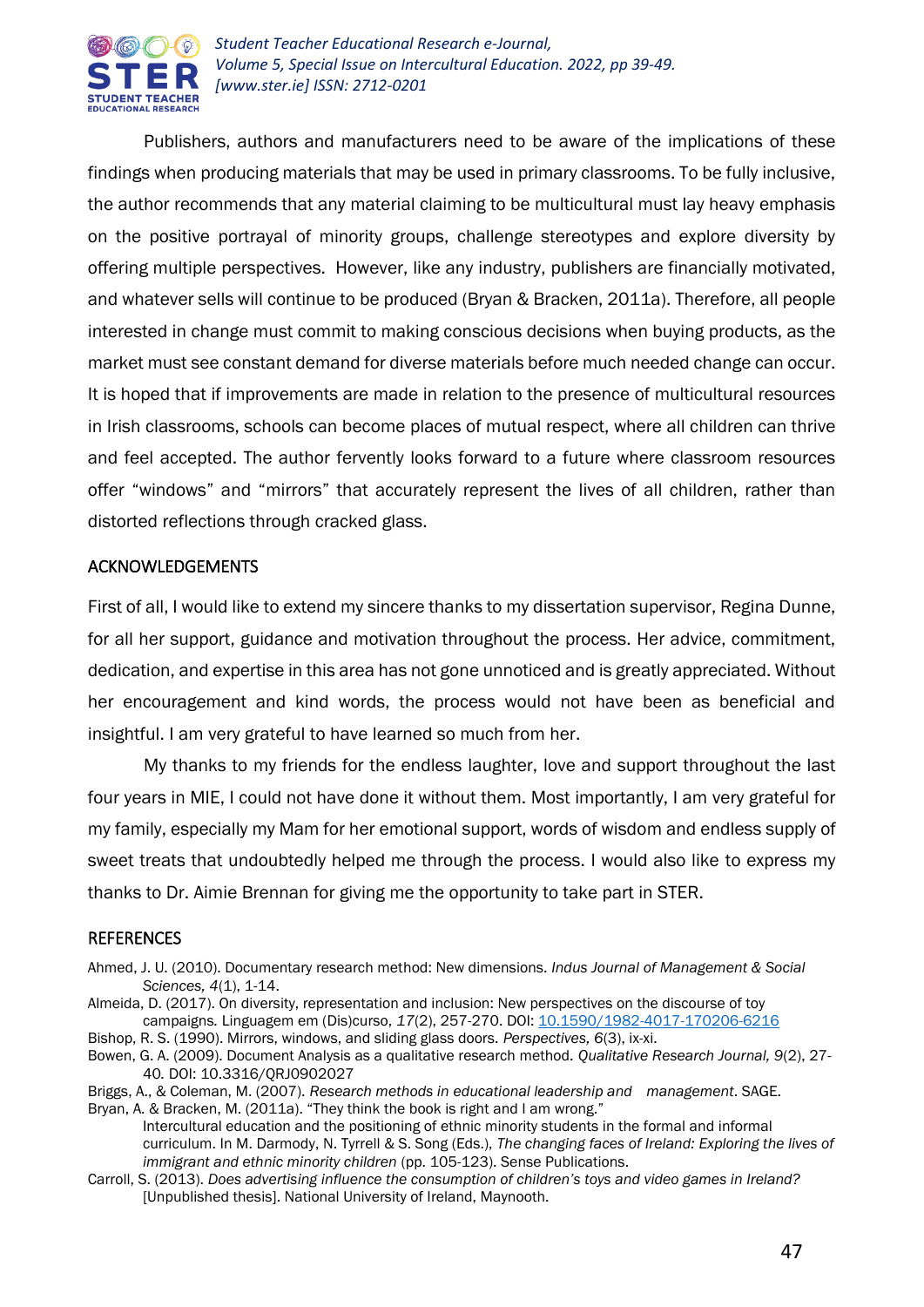

Central Statistics Office (CSO). (2012). *Census 2011, profile 6 migration and diversity, a profile of diversity in Ireland.* Retrieved September 24, 2020, from

[https://www.cso.ie/en/census/census2011reports/census2011profile6migrationanddi](https://www.cso.ie/en/census/census2011reports/census2011profile6migrationanddi%09versity-aprofileofdiversityinireland/) versity[aprofileofdiversityinireland/](https://www.cso.ie/en/census/census2011reports/census2011profile6migrationanddi%09versity-aprofileofdiversityinireland/)

- Central Statistics Office (CSO). (2017). *Census of population 2016, profile 7 migration and diversity.* Retrieved September 24, 2020, from <https://www.cso.ie/en/releasesandpublications/ep/p-cp7md/p7md/p7se/> <https://doi.org/10.1111/1471-3802.12190>
- Cooperative Children's Book Centre (CCBC) (2018). *Data on books by and about Black, Indigenous and People of Colour.* Retrieved October 13, 2020, from

[https://ccbc.education.wisc.edu/literature-resources/ccbc-diversity-statistics/books-b](https://ccbc.education.wisc.edu/literature-resources/ccbc-diversity-statistics/books-)y-and-or-about-poc-2018/

- Cooperative Children's Book Centre (CCBC) (2015). *Data on books by and about Black, Indigenous and People of*  Colour. Retrieved October 13, 2020, from [https://ccbc.education.wisc.edu/literature-resources/ccbc](https://ccbc.education.wisc.edu/literature-resources/ccbc-diversity-statistics/books-)[diversity-statistics/books-b](https://ccbc.education.wisc.edu/literature-resources/ccbc-diversity-statistics/books-)y-and-about-poc-2002-2017/#all
- Darmody, M., Tyrrell, N. & Song, S. (Eds.). (2011). *The changing faces of Ireland: Exploring the lives of immigrant and ethnic minority children.* Sense Publications.
- Derman-Sparks, L. (2013). Guide for selecting anti-bias children's books. Retrieved October 14, 2020, from <https://www.teachingforchange.org/selecting-anti-bias-books>
- Devine, D. (2011). *Immigration and schooling in the Republic of Ireland- making a* difference*?* Manchester University Press.
- Dóchas (2014). *The illustrative guide to the Dóchas code of conduct on images and messages*. The Irish Association of Non-Governmental Development Organisations.
- Dolan, A. (2014). *You, me and diversity.* Trentham Books.
- Elliot, B. (2018, February 3). [Review of the book *The Banana-Leaf Ball,* by K. Smith Milway]. *Africa Access Review*, [http://africaaccessreview.org/2017/07/the-banana-](http://africaaccessreview.org/2017/07/the-banana-%09leaf-ball-how-play-can-change-the-world/) leaf-ball-how-play-can-change-the-world/
- Fiedler, M., Bryan A. & Bracken, M. (2011). *Mapping the past, charting the future*. Irish Aid.
- Forghani-Arani, N., Cerna, L. & Bannon, M. (2019). The lives of teachers in diverse classrooms. *OECD Education Working Paper No. 98.* [http://www.oecd.org/officialdocuments/publicdisplaydocumentpdf/?cote=EDU/W](http://www.oecd.org/officialdocuments/publicdisplaydocumentpdf/?cote=EDU/W%09KP(2019)6&docLanguage=En) [KP\(2019\)6&docLanguage=En](http://www.oecd.org/officialdocuments/publicdisplaydocumentpdf/?cote=EDU/W%09KP(2019)6&docLanguage=En)
- Gyoy, S. (2008). Imaging of the south vs images from the South. In M. Fiedler & A. Pérez Piñán (Eds.). *Challenging perspectives. Teaching globalisation and diversity in the knowledge society (pp. 35- 41). DICE; Irish Aid.* [https://developmenteducation.ie/media/documents/ChallengingPerspectives\\_DICE.pdf](https://developmenteducation.ie/media/documents/ChallengingPerspectives_DICE.pdf)
- Haddad, S. (2006). *The grand delusion: Multiculturalism in Ireland and beyond.* Salah Haddad.
- Harkin (2019, April 30). *Diversity in the toy-box: The surprising reason why representation matters*. Retrieved October 10, 2020 from <https://eu.lottie.com/blogs/diversity/diversity-in-the-toy-box>
- Hussain, A. (2019). [Review of the book *My Grandma and Me*, by M. Javaherbin]. *The Horn Book, Inc.*  <https://socialjusticebooks.org/my-grandma-and-me/>
- Irish Development Education Association (IDEA). (2013). *Good practice guidelines for development education in*  school. Irish Development Education Association. [https://www.ideaonline.ie/pdfs/IDEA-Good-Practice-](https://www.ideaonline.ie/pdfs/IDEA-Good-Practice-Schools-Full-Report_144dpi_single_pages.pdf)[Schools-Full-Report\\_144dpi\\_single\\_pages.pdf](https://www.ideaonline.ie/pdfs/IDEA-Good-Practice-Schools-Full-Report_144dpi_single_pages.pdf)
- Kavanagh, A. M. (2013) *Emerging models of intercultural education in Irish primary schools: A critical case study analysis* [Unpublished Doctor of Philosophy PhD Thesis]. St. Patrick's College.
- Leahy, M. A. & Foley, B. (2018). Diversity in children's literature. *World Journal of Educational Research, 5*(2), 172-183. DOI: <https://doi.org/10.22158/wjer.v5n2p172>
- Mac Éinrí, P. & White, A. (2008). Immigration into the Republic of Ireland: A bibliography of recent research. *Irish Geography, 41*(2), 151-179. <https://doi.org/10.1080/00750770802076943>
- MacNevin, M. & Berman, R. (2016). The Black baby doll doesn't fit the disconnect between early childhood diversity policy, early childhood educator practice, and children's play. *Early Child Development and Care*, *187*(5-6), 827-839. <https://doi.org/10.1080/03004430.2016.1223065>
- McDaid, R. (2011). Glos, voce, voice: Minority language children reflect on the recognition of their first languages in Irish primary schools. In M. Darmody, N. Tyrrell, & S. Song (Eds.), *The changing faces of Ireland: Exploring the lives of immigrant and ethnic minority children* (pp. 17-33). Sense Publications.
- McGinnity, F. & Kingston, G. (2017). An Irish welcome? Changing Irish attitudes to immigrants and immigration: The role of recession and immigration. *The Economic and Social Review*, *48*(3), 253-279. <https://www.esr.ie/article/view/769>
- Melia, P. & Kerrigan, M. (2018, Sep 6). The way we live: State is 'not preparing' for more diverse population. *Irish Independent.* [https://www.independent.ie/irish-news/the-way-we-live-state-is-not-preparing-for-more](https://www.independent.ie/irish-news/the-way-we-live-state-is-not-preparing-for-more-diverse-population-37288175.html)[diverse-population-37288175.html](https://www.independent.ie/irish-news/the-way-we-live-state-is-not-preparing-for-more-diverse-population-37288175.html)
- Mendoza, J. & Reese. D. (2001). Examining multicultural picture books for the early childhood classroom: Possibilities and pitfalls. *Early Childhood Research and Practice, 3*(2), 156-169